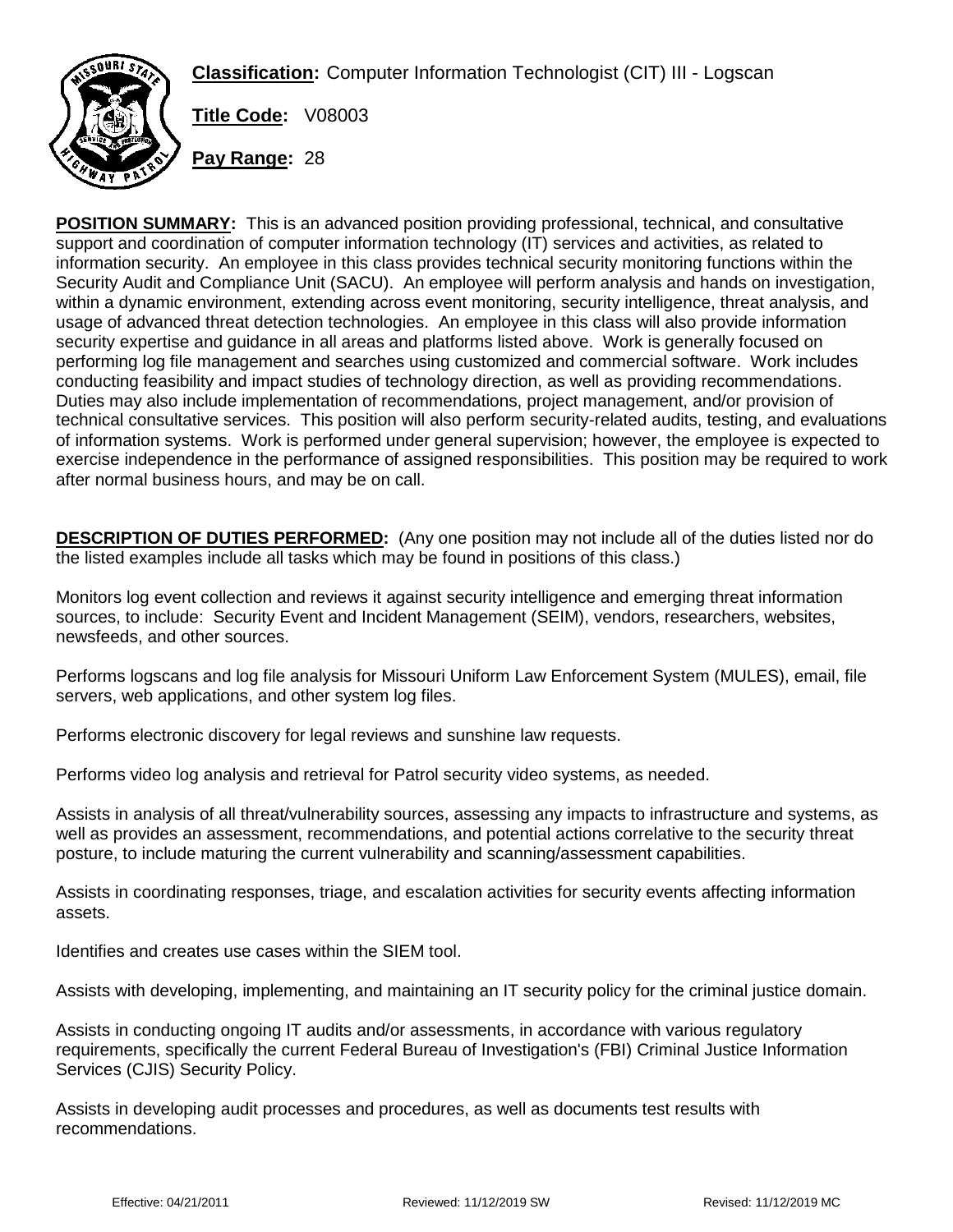## **Classification:** Computer Information Technologist (CIT) III - Logscan Page 2

Assists with an annual risk assessment of the Patrol and MULES systems.

Collaborates with the IT functional teams, and other stakeholders, to review, analyze, and develop enhanced IT controls from a compliance and security perspective, as well as to ensure action plans are effectively designed and successfully implemented.

Provides guidance and expertise on IT risk management matters, to include infrastructure, security, and industry standards.

Ensures proper policies, procedures, risk mitigation activities, and operating controls are followed.

Assists in performing security testing and evaluations on information systems and products.

Develops communication channels with technology owners, and the business, to evangelize the evolving threat landscape.

Gives structured presentations to different audiences such as business, technical, or management.

Establishes and maintains business relationships with individual contributors as well as management.

Assists in leading efforts in the improvement and development of process/procedure manuals and documentation for the escalation of threat intelligence; advanced persistent threat detection; vulnerability analysis; and incident response handling.

Maintains a continuous process improvement work environment for security monitoring, security configuration standards, and threat analysis, to include recommending and implementing new/improved process in accordance with existing policy, industry standards, and best practices.

Provides policy expertise in computer systems analysis and design; database and/or network administration; systems programming; and/or other computer IT specialties.

Assists in the review and update of cybersecurity policies; participates in the development of plans for emergencies; prepares and/or conducts cybersecurity awareness and training; reports, investigates, and takes corrective action for security audit findings; as well as administers and oversees security systems such as access control, encryption, anti-virus, firewalls, etc.

Participates in computer systems disaster recovery plan maintenance and implementation, as well as in computer systems management plan development, maintenance, and implementation.

Assists in the research, review, recommendation, and preparation of requests for proposals and/or bid specifications for hardware and/or software purchases.

Assists in designing, writing, maintaining, documenting, and testing complex computer programs and clearly defined segments of highly complex programs.

Assists in designing procedures for preserving data integrity.

Performs other related work as assigned.

## **REQUIRED KNOWLEDGE, SKILLS, AND ABILITIES:**

Considerable knowledge of the general operating principles and capabilities of computer hardware and software.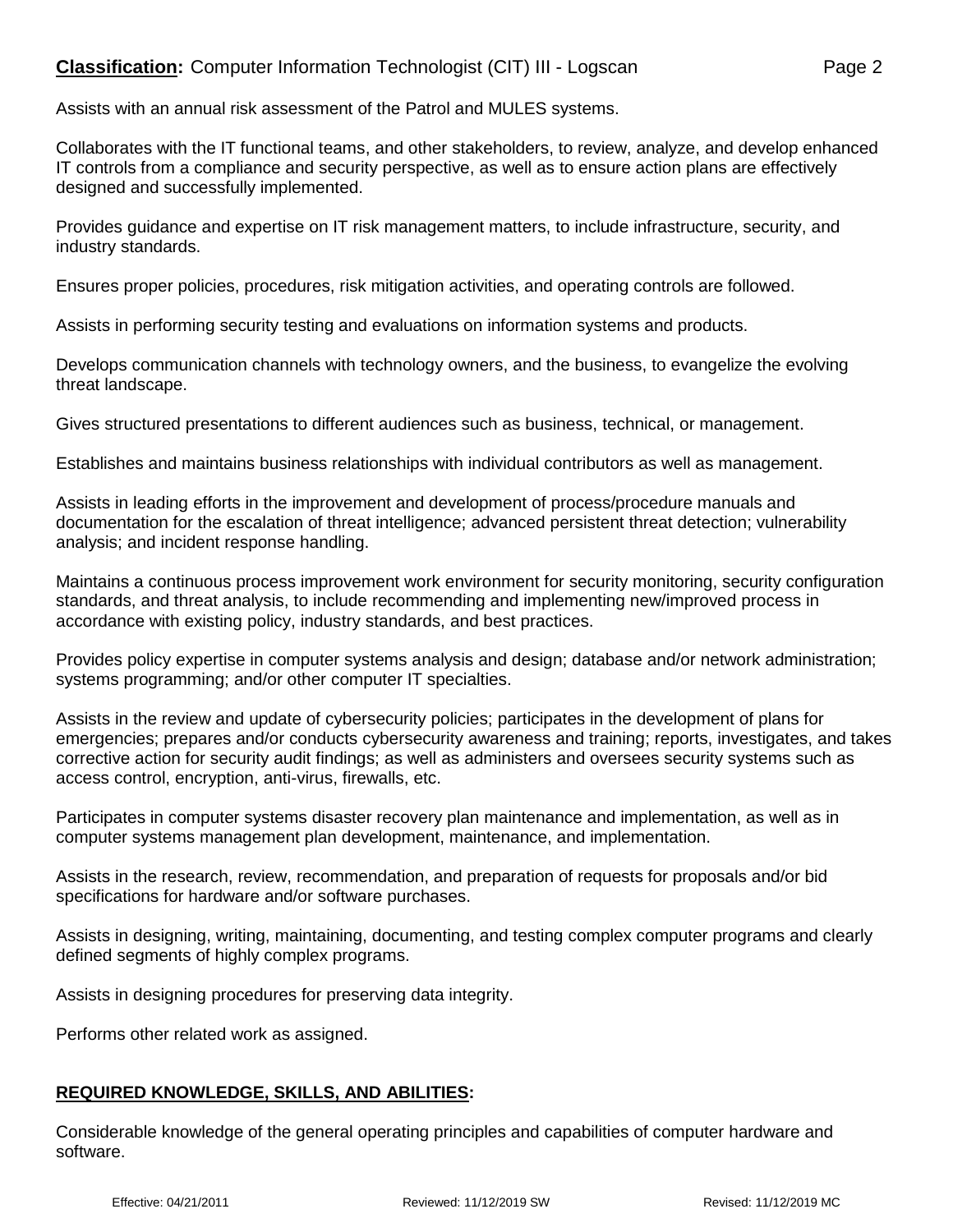## **Classification:** Computer Information Technologist (CIT) III - Logscan Page 3

Considerable knowledge of log files, log file analysis, and reporting

Considerable knowledge of, or ability to learn the CJIS Security Policy.

Considerable knowledge of, or ability to learn the MULES system as it relates to the technical connectivity and CJIS requirements.

Considerable knowledge of software reference libraries and related utility programs.

Considerable knowledge of computer security systems and procedures.

Considerable knowledge of computer networking and telecommunications.

Considerable knowledge of computer operating systems.

Considerable knowledge of database management systems.

Working knowledge of, or ability to learn the agency's automated information systems.

Working knowledge of, or ability to learn the agency's functions and their interrelationships.

Working knowledge of the principles of cost benefit analysis.

Working knowledge of the principles of project management.

Working knowledge of the principles of disaster recovery.

Working knowledge of the procurement process.

Working knowledge of continuing trends and developments in computer hardware and software.

Working knowledge of various computer platforms.

Working knowledge of the information strategic planning process.

Working knowledge of the systems management process.

Working knowledge of the principals of information system audits and security testing.

Possess good organizational skills.

Possess research and analysis skills.

Ability to utilize project management tools.

Ability to prepare and interpret computer program documentation.

Ability to prepare and maintain standards, policies, procedures, guidelines and technical manuals.

Ability to troubleshoot and resolve hardware and/or software problems.

Ability to create and present materials for training programs.

Ability to operate basic office equipment as detailed in the description of duties.